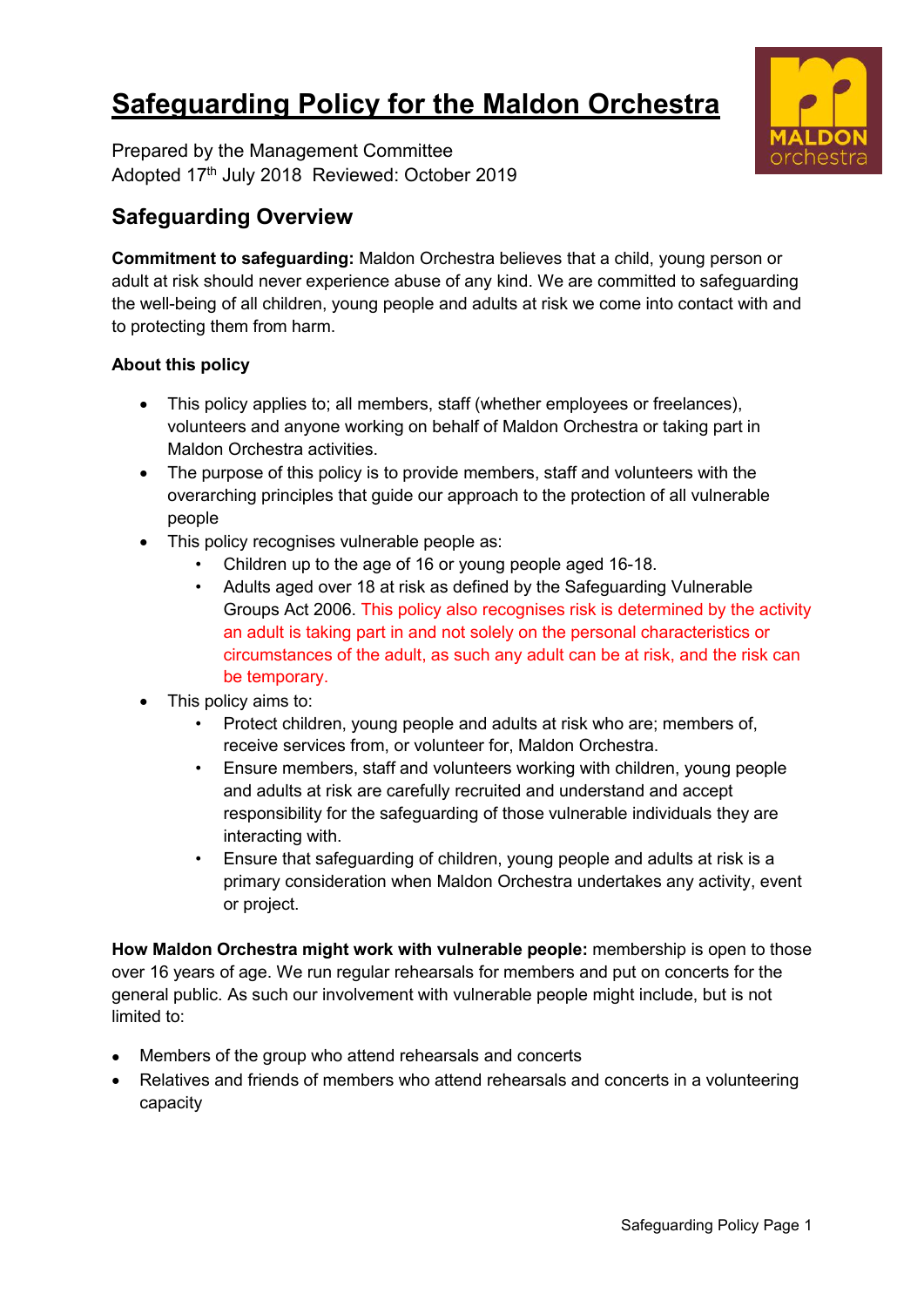**Named safeguarding person:** Belinda Allen has responsibility for safeguarding issues. All queries and concerns relating to safeguarding should be referred to Belinda Allen in the first instance.

Any projects, events or other activities that will involve vulnerable people must be planned with the involvement of Belinda Allen and in line with established procedures and ground rules (see below).

**Procedures and ground rules:** A further document – 'Ground rules, ways of working and procedures' is available and forms part of this policy.

**Policy review:** This policy will be reviewed and amended (if necessary) on an annual basis by the Management Committee of the Maldon Orchestra. It will also be reviewed in response to changes in relevant legislation, good practice, or in response to an identified failing in its effectiveness.

#### **Safeguarding policy – Maldon Orchestra - Ground rules, ways of working and procedures**

This document forms part of the Maldon Orchestra Safeguarding policy

- The policy applies to; all members, staff (whether employees or freelances), volunteers and anyone working on behalf of Maldon Orchestra or taking part in Maldon Orchestra activities.
- The policies purpose of this policy is to provide members staff and volunteers with the overarching principles that guide our approach to the protection of vulnerable people.
- This policy recognises vulnerable people as:
	- o Children up to the age of 16 or young people aged 16-18.
	- o Adults aged over 18 at risk including those defined as vulnerable by the Safeguarding Vulnerable Groups Act 2006.

This document includes:

- Recruitment practices around safequarding
- Ground rules and ways for working regarding safeguarding of vulnerable people
- Procedures for raising safeguarding concerns and incidents of abuse
- Procedures for dealing with concerns and incident of abuse

#### **Recruitment practices around safeguarding**

If an existing or potential new member, staff member or volunteer will be working with vulnerable people as part of the Maldon Orchestra activities the appropriate level of DBS will be requested before that work is undertaken.

The level of DBS check required will be decided by the committee and in line with DBS rules regarding regulated activity. The results of any check to inform a decision will be used confidentially and in line with the Maldon Orchestra equal opportunities policy.

#### **Ground rules and ways for working regarding safeguarding of vulnerable people**

When Maldon Orchestra organises an activity or event where they will be responsible for vulnerable people they will ensure:

- Planning is carried out in line with this policy and procedures.
- $\bullet$  The event is attended by an appropriate number of DBS checked adults this will be a minimum of one but more when practically possible.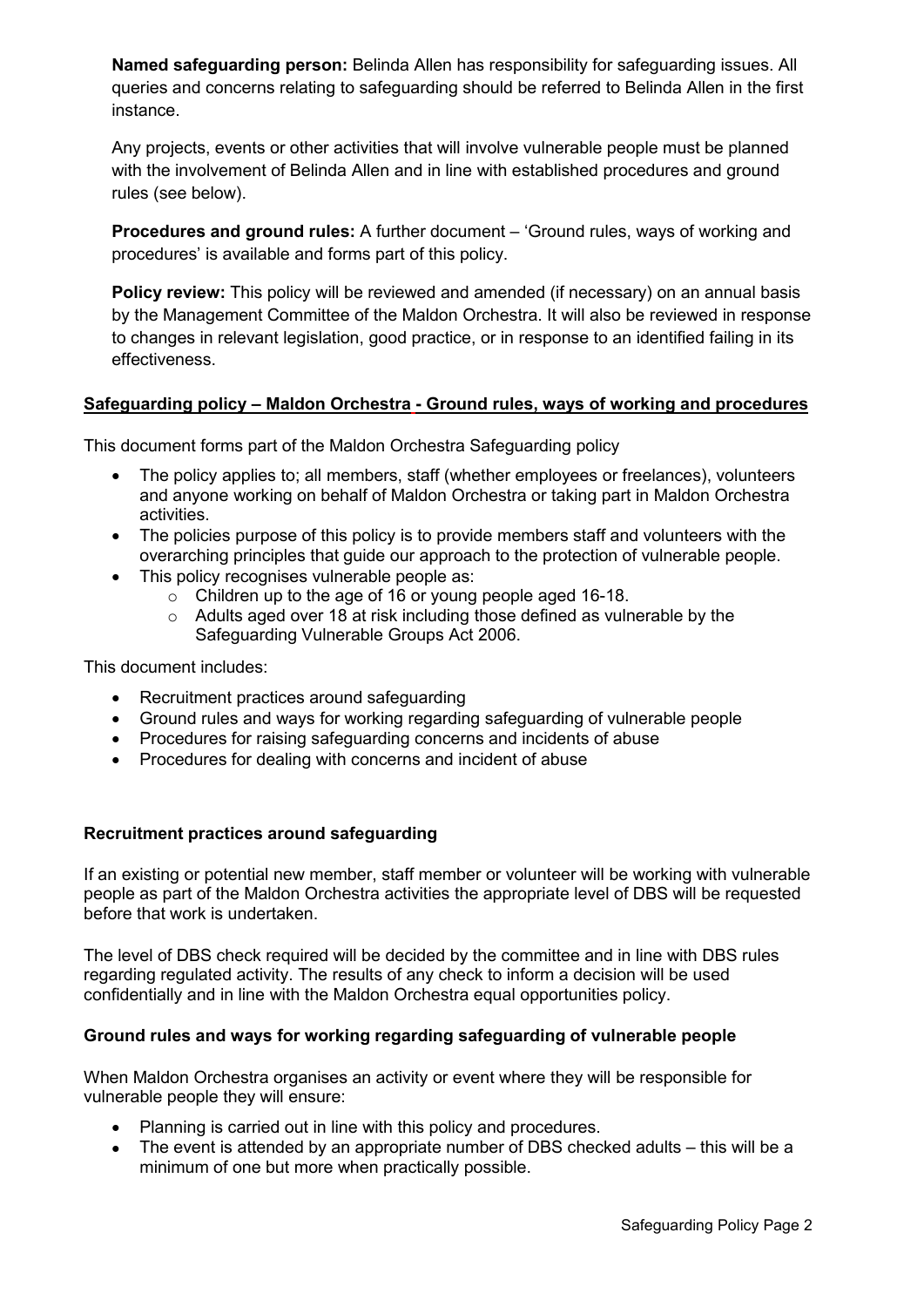- Where practically possible the total number of adults in attendance (not necessarily DBS checked) compared with the total number of children will be in line with the ratio table below - as per Ofsted recommendations.
- There is a main contact for safeguarding on the day this will be an individual who has been DBS checked.
- The main contact has access to emergency contact details and other relevant details (e.g. information about picking up arrangements for vulnerable people).
- That if vulnerable people of different gender will be taking part in activities adults of different gender will be in attendance too.
- A vulnerable person is not be left alone with an adult, unless that adult is DBS checked and carrying out regulated activity.
- Two adults (one DBS checked) should be the last to leave a venue once the activity has finished and will be responsible for ensuring vulnerable people get home safely.

| Childs age | Number of adults | Number of children |  |
|------------|------------------|--------------------|--|
| $0 - 2$    |                  | റ                  |  |
| $2 - 3$    |                  |                    |  |
| $4 - 8$    |                  | -6                 |  |
| $9 - 12$   |                  |                    |  |
| $12 - 18$  |                  | 10                 |  |

Child to adult ratio table

**Working with parents/guardians:** If a vulnerable person wishes to take part in Maldon Orchestra activities written permission (email is fine) should be obtained from parents/guardians where appropriate, and before the activity takes place. Written permission should include: emergency contact details of any relevant pick-up arrangements – including permission for another adult to pick up the vulnerable person after the activity has finished

# **Procedures for raising safeguarding concerns and incidents of abuse**

- If any member, staff or volunteer in Maldon Orchestra witnesses, suspects or is informed of a witnessed or suspected case of abuse they should immediately report it to the named safeguarding officer; Belinda Allen.
- If the named person is not available, or is involved in or connected to, the abuse, it should be reported to the group chair Terry Cassels or a DBS checked adult: Belinda Allen, Pauline Gilmore.
- If an individual wishes to report an incident of abuse against themselves they should report it to the named safeguarding officer or an individual they trust.

# **Procedures for dealing with concerns and incidents of abuse**

The Named person (or person reported in their absence) will first make a decision based on the immediacy of the concern and the following two factors:

- 1. If the vulnerable person is in immediate danger or needs emergency medical attention call the police and/or ambulance service.
- 2. If the person at the centre of the allegation is working with vulnerable persons at the current time – remove them, in a sensitive manner, from direct contact with vulnerable people and follow the procedures below.